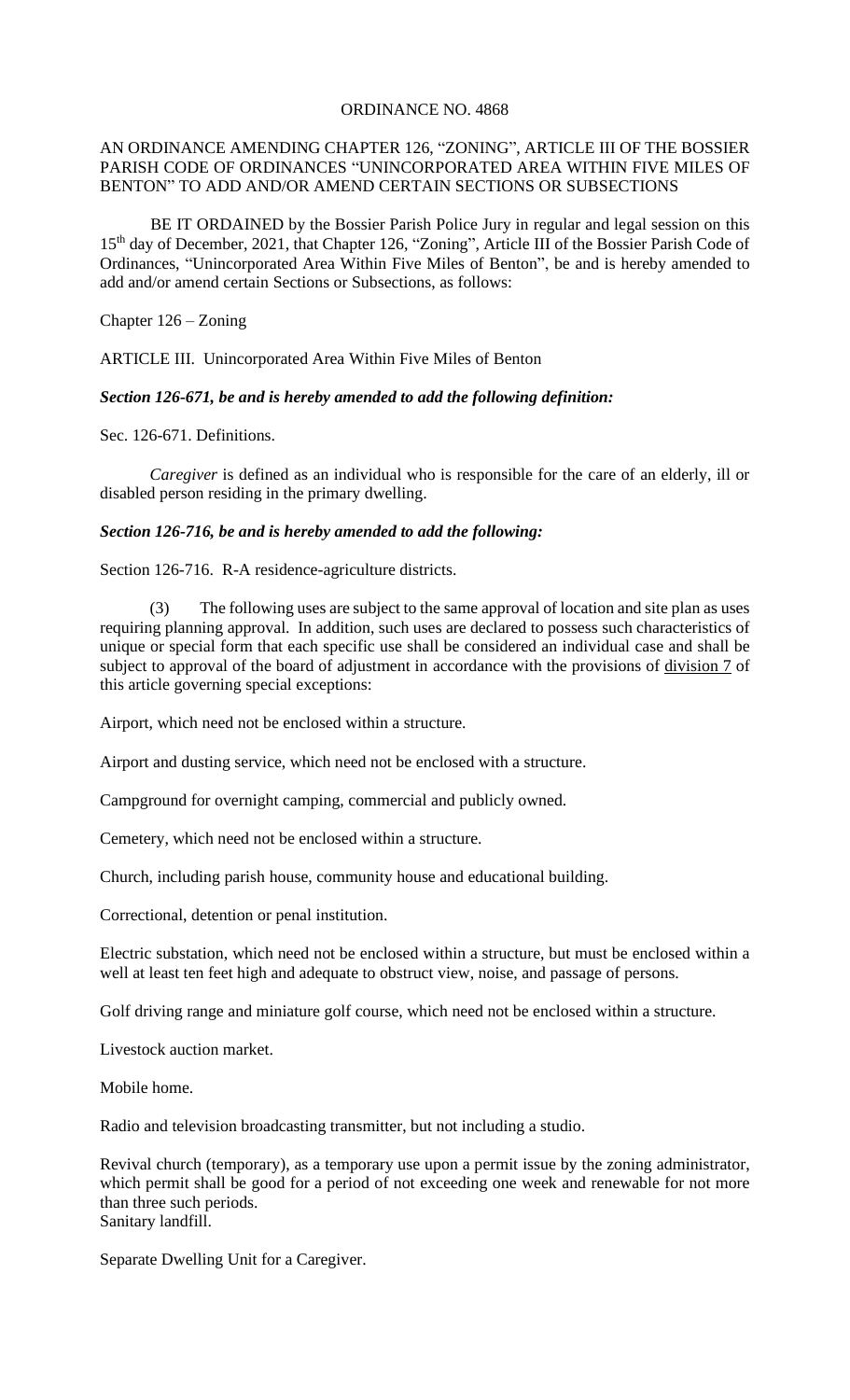Single family, detached-modular home.

Strip mining.

## *Section 126-717, be and is hereby amended to add the following:*

Section 126-717. R-1 one-family residence districts.

(3) Special exception uses. The following uses are subject to the same approval of location and site plan as uses requiring planning approval. In addition, such uses are declared to possess such characteristics of unique or special form that each specific use shall be considered an individual case and shall be subject to approval of the board of adjustment in accordance with the provisions of division 7 of the article governing special exceptions.

Art gallery or museum.

Cemetery, which need not be enclosed with a structure.

Church, including parish house, community house and educational building.

Convalescent home or other institution for the care of special groups.

Correctional, detention or penal institution.

Electric substation, which need not be enclosed within a structure, but must be enclosed within a wall at least ten feet high and adequate to obstruct view, noise, and passage of persons.

Hospital or sanitarium.

Mobile home.

Public overnight camping.

Schools, elementary and/or secondary, meeting all requirements of the compulsory education laws of the state.

Separate Dwelling Unit for a Caregiver.

Single family, detached-modular home.

Telephone exchange, but not including administrative offices, shops, or garages.

University or college (nonprofit).

### *Section 126-802, be and is hereby added as follows:*

Section 126-802. Separate Dwelling Unit for a Caregiver.

In the unincorporated areas of the Benton-Parish MPC planning area, a single manufactured, modular home or recreational vehicle (RV) may be permitted on the same tract of land as a primary residence without the requirement of a subdivision plat in the R-A, Residential Agriculture Districts, or R-A, Residence One-Family Districts. Approval shall be considered a Special Exception and shall follow the procedure set forth by the Benton-Parish MPC. The following conditions for approval shall apply:

1. Caregiver units shall be occupied by relatives or employees of the owner of the property where the unit is located, who provide security and/or caretaking services on the property. Caregiver units shall not be used as guest quarters, offered to or used as rental units by the general public, occupied by the property owner, or rented on a short-term basis.

2. The tract of land on which a manufactured or modular home is to occupy shall be a minimum of two acres in area and only one separate dwelling unit shall be allowed per individual tract.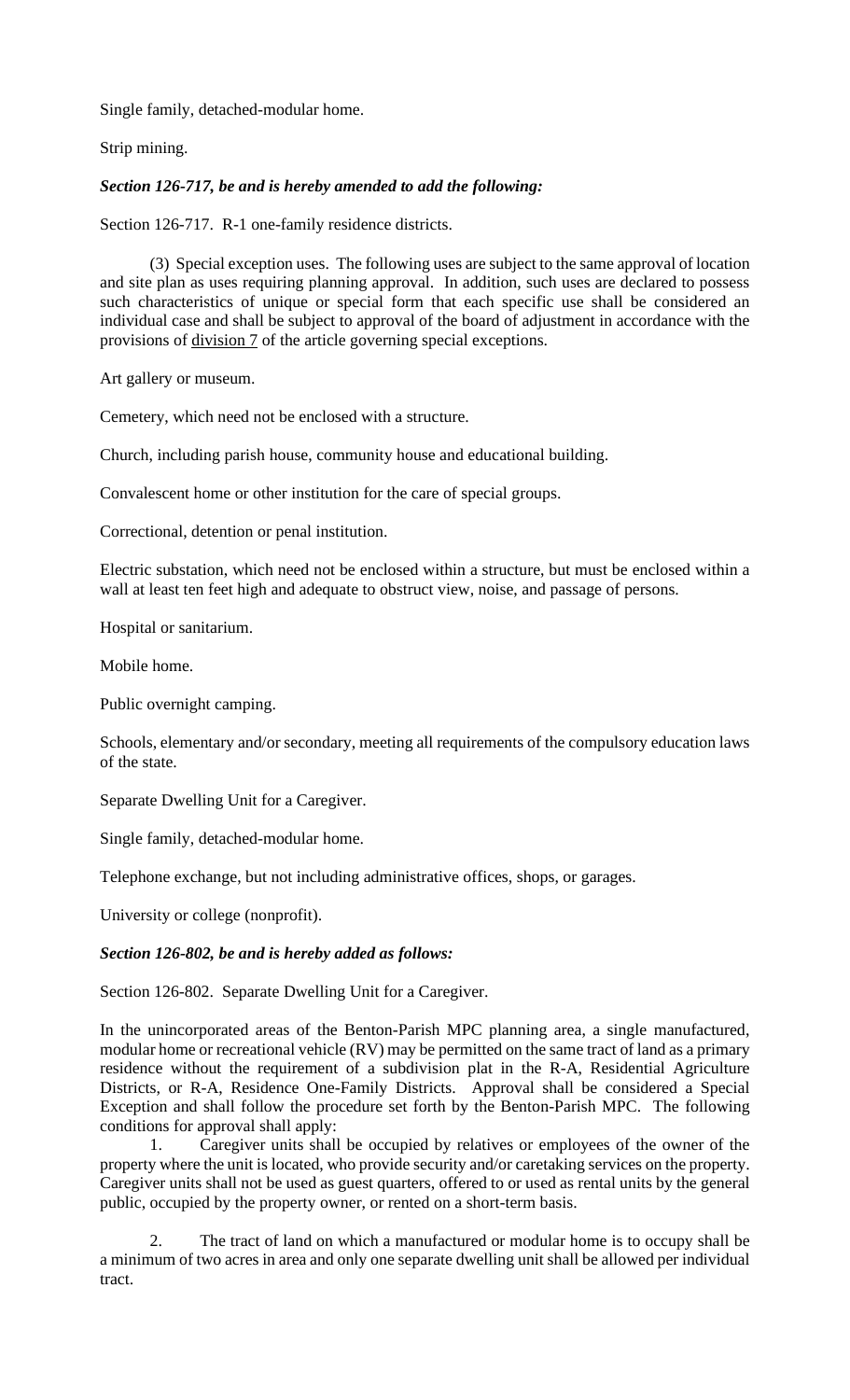- 3. The tract of land on which the recreational vehicle is to occupy shall:
	- a. be stored on asphalt or concrete surfaces only.
	- b. be located in the rear yard only in R-1 districts.

4. The tract of land must meet all Bossier Parish Health Department standards for potable water and sewerage treatment.

5. The additional single-family dwelling shall be separated from the primary residence by a distance of at least twice the minimum side hard setback requirement. The residence shall not be located in the front yard and all efforts should be made to locate the separate dwelling in the rear yard.

6. All efforts should be made to allow the separate dwelling to share a driveway with the primary residence. Any new driveway cuts must be approved by the Bossier Parish Engineer prior to applying for the Special Exception Use.

7. The Special Exception Use approval shall not supersede any subdivision covenants that would not allow a separate residence.

8. If approved, the owner of the property shall within ten days, file in the office of the Parish Recorder, with a filed stamped copy of the Planning Department, a declaration of covenants, which have been approved by the Executive Director, stating the right to maintain a separate dwelling ceases upon transfer of title of the land. Failure to timely submit the required copy of the recorded covenant will be grounds to revoke the Special Exception Use for occupation of the separate dwelling and shall be considered a violation of this Code and subject to the penalties herein. Upon transfer of the title, the separate single-family dwelling must be removed or the new owner must apply for a Special Exception Use to continue using the separate dwelling.

9. If approved, the owner of the property shall submit a new Special Exception Use application and the appropriate fees to the Board of Adjustment by January 31<sup>st</sup> of every year that the separate residence is occupied. The purpose of the hearing is to confirm the status of the occupant is the same as the original approval. If the occupant has changed, the relationship of the individual to the landowner will still comply with the above requirements.

# *Section 126-803, be and is hereby added as follows:*

Section 126-803. Violations.

Any of the following shall be a violation of this Code:

1. To use or attempt to use any land, building or temporary structure in any way not consistent with the requirements of this Code;

2. To erect or attempt to erect a building or other structure in any way not consistent with the requirements of this Code;

3. To engage or attempt to engage in the development or subdivision of land in any way not consistent with the requirements of this Code;

4. To transfer title to any lots or parts of a development unless the land development plan or subdivision has received all approvals required under the Code and an approved plan or plat, if required, has been filed in the appropriate Parish office;

5. To submit for recording with a Parish office any subdivision plat or other land development plan that has not been approved in accordance with the requirements of this Code;

6. To install or use a sign in any way not consistent with the requirements of this Code;

7. To engage in the use of a building or land, the use or installation of a sign, the subdivision or development of land or any other activity requiring one or more approvals or permits under this Code without obtaining all such required approvals or permits;